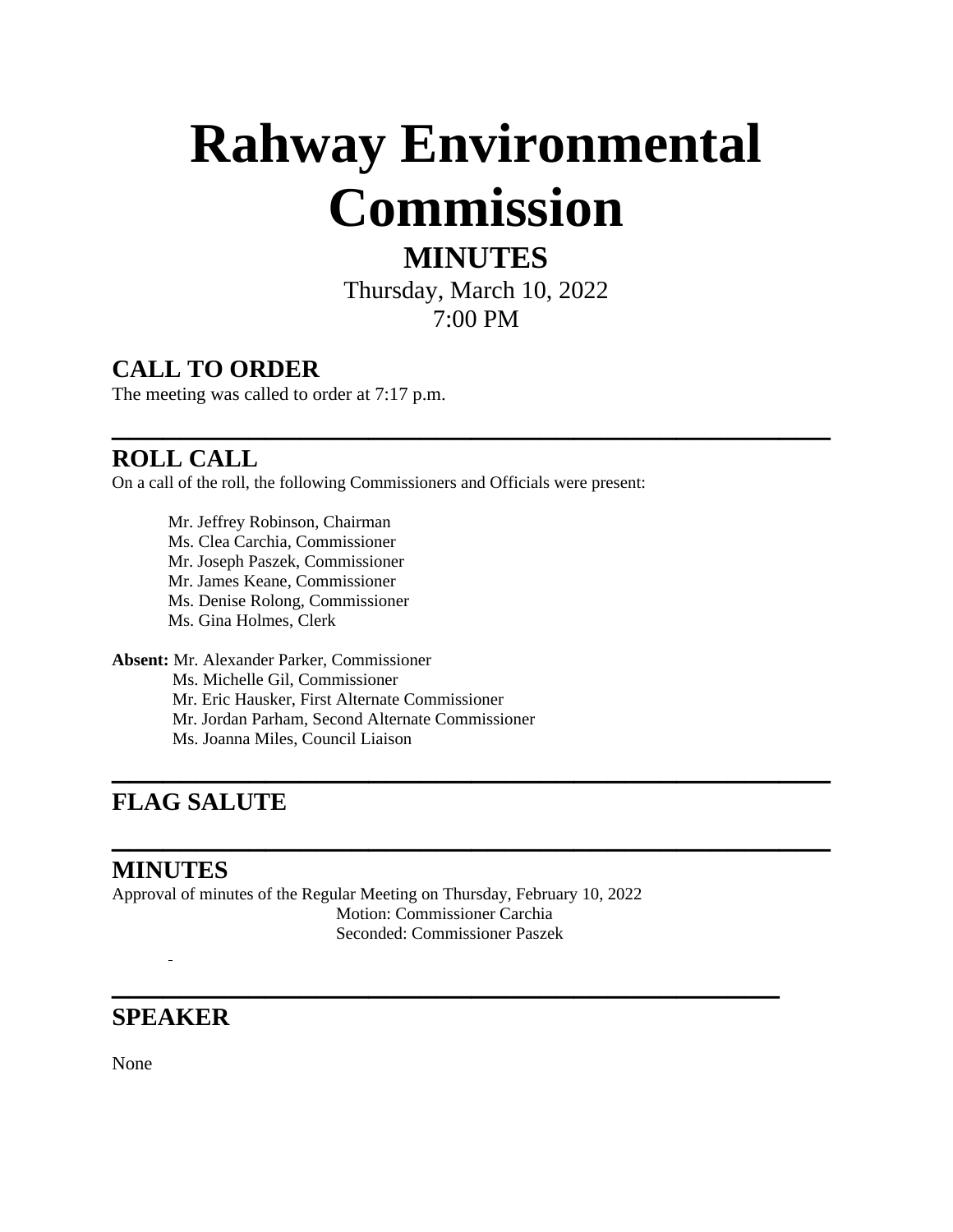## **HEARING OF CITIZENS**

Mike Smalling, Director of Rahway Public

## **COMMUNICATIONS**

None

#### **UNFINISHED BUSINESS**

*UC Air Traffic Noise Advisory Board* **-** (Chairman Robinson is the EC rep to this Board) No Meeting

**\_\_\_\_\_\_\_\_\_\_\_\_\_\_\_\_\_\_\_\_\_\_\_\_\_\_\_\_\_\_\_\_\_\_\_\_\_\_\_**

**\_\_\_\_\_\_\_\_\_\_\_\_\_\_\_\_\_\_\_\_\_\_\_\_\_\_\_\_\_\_\_\_\_\_\_\_\_\_\_\_\_**

**\_\_\_\_\_\_\_\_\_\_\_\_\_\_\_\_\_\_\_\_\_\_\_\_\_\_\_\_\_\_\_\_\_\_\_\_\_\_\_\_\_**

*Bayway CAP* **–** (Commissioner Paszek is the EC rep to this Board) No Meeting

Letter to UC Chairman of Open Trust Fund Al Mirabella – Bazega Park – Victoria Durham will be speaking with Al Mirabella soon and will let us know when their meeting is.

Letter to UC Parks Director Ron Zuber – Bramhall Road County Park site – Union County Executive Budget released including a playground for Bramhall Park, waiting for actual budget.

Tree Inventory – Paul Cowie & Associates, who also does Management Plan, started inventory which should take 8-9 months to complete. A bonus of having this inventory done will show all of the available planting sites. Suggestion was made to put an article in the Rahway Review to educate citizens on the importance of trees. Chairman Robinson will speak with Lauren and Joe in Administration. A suggestion was made to invite Paul Cowie to a meeting.

Rain Garden – Chairman Robinson will be following up with the Business Administrator with regard to the curb cuts.

Sustainability Jersey Application – Chairman Robinson will be following up with the City Engineer, Dan Lee, as to the status.

LEED Requirements for redevelopers – Our letter was distributed at the 2/16/22 Redevelopment Meeting. Chairman Robinson will be calling Mr. Landolfi.

Environmental Justice Community Engagement Session was held on 2/24/22 in Elizabeth which Chairman Robinson attended. Representatives from DEP & EPA were present and had an question & answer session. Councilman Brown, Chairman Robinson and a Rahway resident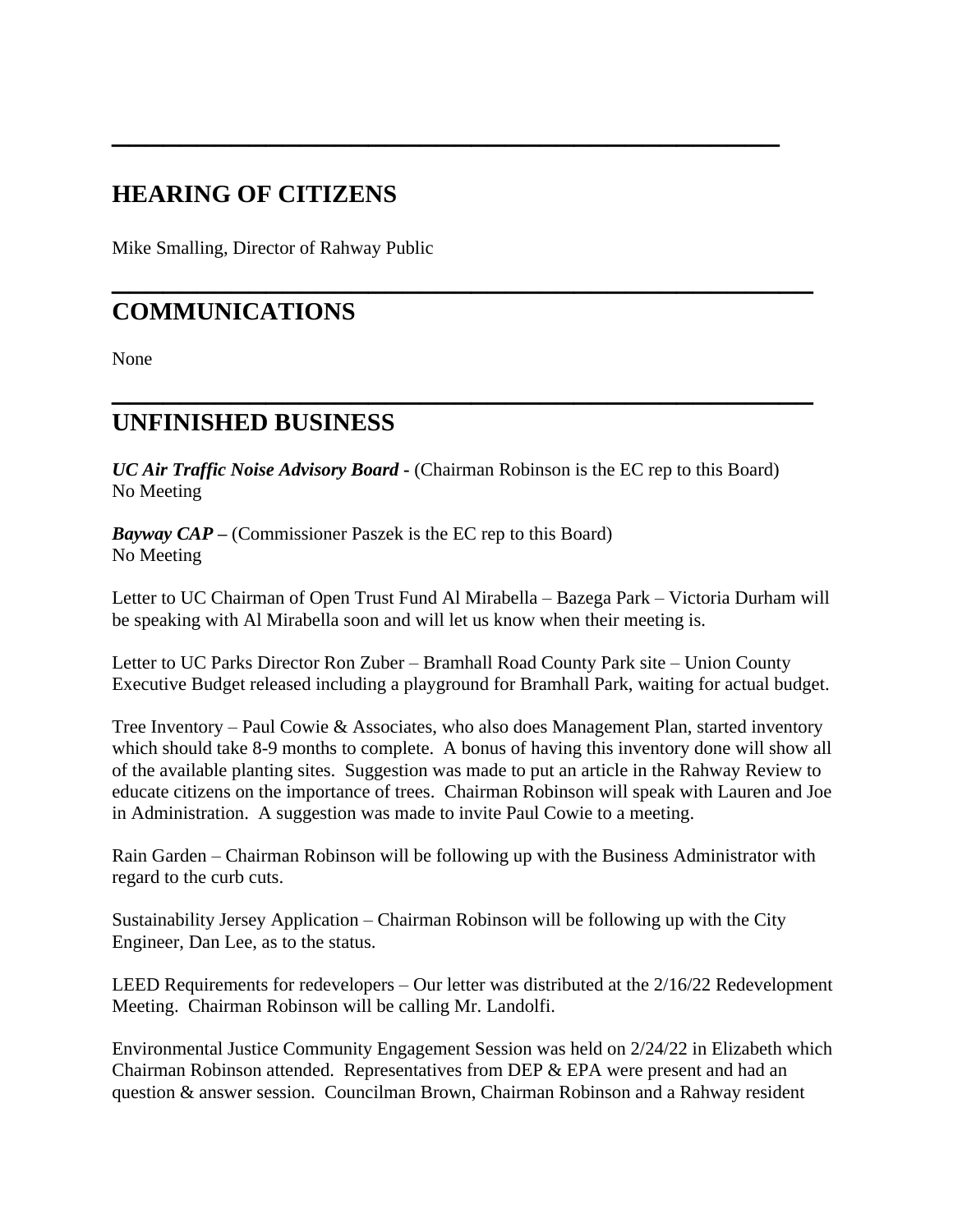spoke about the incinerator in Rahway and putting facilities such as this in minority areas. The DEP will follow up with Rahway. Website is [www.nj.gov/dep/ej/](http://www.nj.gov/dep/ej/)

The Food & Water Watch group is still fighting the plant in Keasbey.

There was an article in the UC Source Newspaper for the ribbon cutting on 3/2/22 for the Solar Farm in Linden, NJ.

**\_\_\_\_\_\_\_\_\_\_\_\_\_\_\_\_\_\_\_\_\_\_\_\_\_\_\_\_\_\_\_\_\_\_\_\_\_**

### **NEW BUSINESS**

Chairman Robinson handed out membership forms for Rahway River Watershed Association; Friends of Rahway River Parkway; Merchants & Drovers Tavern and Friends of Rahway Library and encouraged everyone to join.

UC Hub – Rahway will hold the next meeting at the Merchant & Drovers Tavern on 4/27/22. The Rahway River Watershed Association will be represented by Commissioner Carchia as the main speaker. We have to submit a letter to the Merchants & Drovers Tavern for permission to use the facility for this meeting.

Protecting municipal stormwater rights update – Sample Resolution from ANJEC will be completed and submitted to Councilwoman Miles hoping Council will also adopt.

Free Salem Oak Seedling/Arbor Day Friday, 4/29/22 – Seedling to be ordered from NJ Forest Service Nursery

Shade Tree Board/Commission – Shade Tree Board is advisory/Shade Tree Commission is power over trimming, planting and removing of trees and shrubs. The City of Rahway is considering forming a Tree Board and later transition into a Commission. This would include 5 members, 2 alternates including a representative from Public Works and a member from the Environmental Commission. Suggestion was made to include this in our Master Plan.

City Community Garden update – new fence being installed – ready in about 2 weeks

Earth Day Events/Annual Rahway River Clean up – 4/23/22

Rahway Live Well Event – 6/4/22 at Rahway Train Plaza, Environmental Commission will have a table and Mike Smalling will be looking into purchasing a tent for the Environmental Commission.

ANJEC Grants – due 5/2/22 – Millennium Strategy is the company who does the grant writing for the City.

A2065 Bill on Plastic Bags – State Assembly trying to weaken bag ban. ANJEC is working hard to stop this. Chairman Robinson will email everyone the information to contact State Representatives.